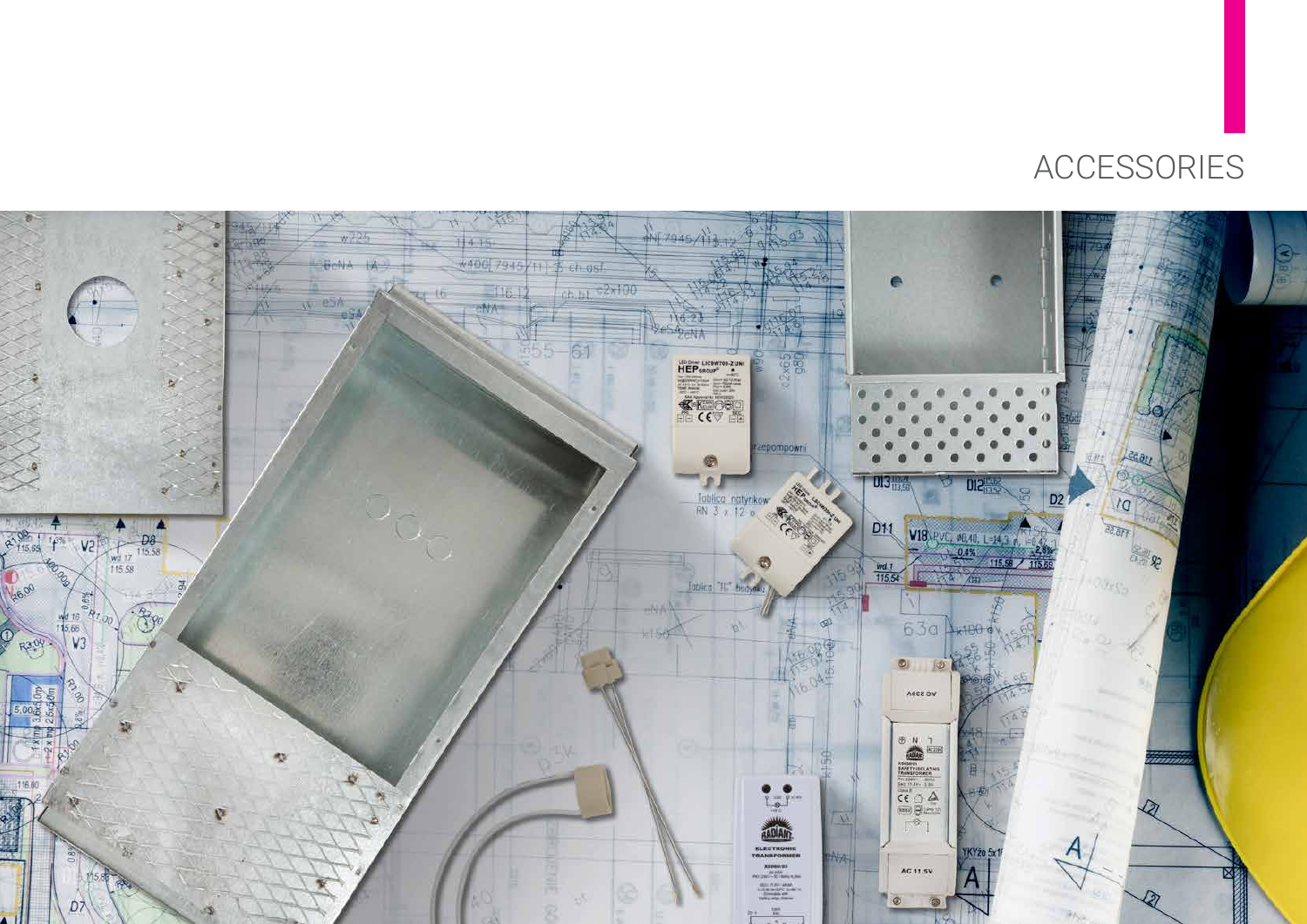**L L**

**XLED06/3** II 20 350mA 3-6.3w 50° 75° 30 000<br>**XLED09/2** II 20 700mA 6-9w 50° 75° 30 000  $XLED09/2$  II 20 700mA 6-9w 50° 75° 30000

Constant current fittings need to be wired in series.



The length of wire from the output to luminaire should be less than 2m

## **Accessories |** Wirewound slimline transformer

| Wire wound slimline transformer |              |    |               |                       |                    |                     |        |          |
|---------------------------------|--------------|----|---------------|-----------------------|--------------------|---------------------|--------|----------|
| Code                            | Class $ $ IP |    | Output load I | Voltage               |                    | <b>Temperature</b>  | Cutout | Dimmable |
|                                 |              |    |               | Output<br>(secondary) | Input<br>(Primary) | Max ambient<br>(ta) | (mm)   |          |
| XS050/01                        |              | 20 | 50W           | 12v                   | 230v               | 40 $^{\circ}$ C     | 60     |          |



XS050/01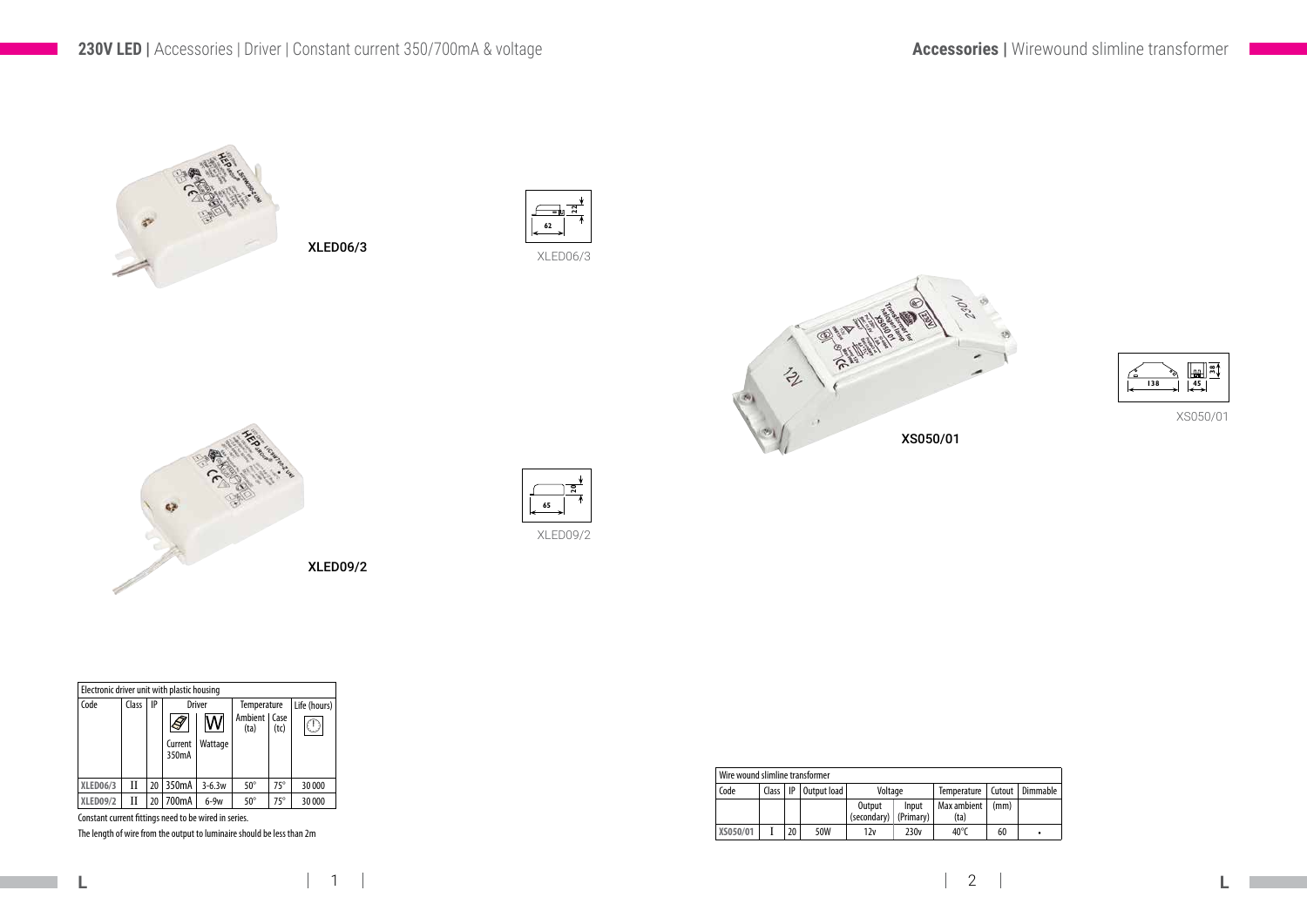## **Accessories |** Electronic transformer **Accessories |** Slab lids & slab boxes

XE060/03



 $\Box$ **25 110 45**

| <b>Flectronic transformer</b> |                  |
|-------------------------------|------------------|
| Code                          | XE060/03         |
| Class                         | Н                |
| IP                            | 20               |
| Load operating range          | 20-50w           |
| Output voltage (Secondary)    | 12v              |
| Input voltage (Primary)       | 230 <sub>v</sub> |
| Max ambient temperature (ta)  | 50 $\degree$ C   |
| Max case temperature          | $80^{\circ}$ C   |
| Dimming trailing edge         |                  |

 $\boxed{\mathsf{For}\ \textsf{cutout}\ (\textsf{mm})}$  6 48 Protection (Overload/Short circuit) •

**L L**  $3 \mid 4$ 



SL01 **150**



| <b>Galvanised steel</b>                                                            |             |             |  |  |
|------------------------------------------------------------------------------------|-------------|-------------|--|--|
| Code                                                                               | <b>SB01</b> | <b>SL01</b> |  |  |
| <b>Function Cover plate for</b><br>Slab box                                        |             | SB01 · SB02 |  |  |
| <b>Junction Box for concrete</b><br>and brick installations to<br>house Downlight* |             |             |  |  |
| <b>Transformer</b>                                                                 | XE060/03    |             |  |  |
| Accessory<br>Slab lid                                                              | <b>SL01</b> |             |  |  |
| <b>Cutout for Downlight</b>                                                        |             |             |  |  |
| Footlight*                                                                         |             |             |  |  |
| Recess base*                                                                       |             |             |  |  |
| <b>Cutout options</b><br>$Ø$ 25mm <sup>*</sup>                                     |             |             |  |  |
| $Ø$ 40mm <sup>*</sup>                                                              |             |             |  |  |
| Ø 60mm                                                                             |             |             |  |  |
| $Ø$ 65mm                                                                           |             |             |  |  |
| $Ø$ 70mm                                                                           |             |             |  |  |
| $Ø$ 75mm                                                                           |             |             |  |  |
| Ø 80mm                                                                             |             |             |  |  |
| $Ø$ 85mm                                                                           |             |             |  |  |
| Ø95mm                                                                              |             |             |  |  |
| Ø 100mm                                                                            |             |             |  |  |
| Ø 110mm                                                                            |             |             |  |  |
| 75 x 75mm                                                                          |             |             |  |  |
| 82 x 72mm                                                                          |             |             |  |  |

\*Where indicated throughout the catalogue With transformer installations use aluminium coated lamp





SB01 SLAB BOX

SL01 SLAB LID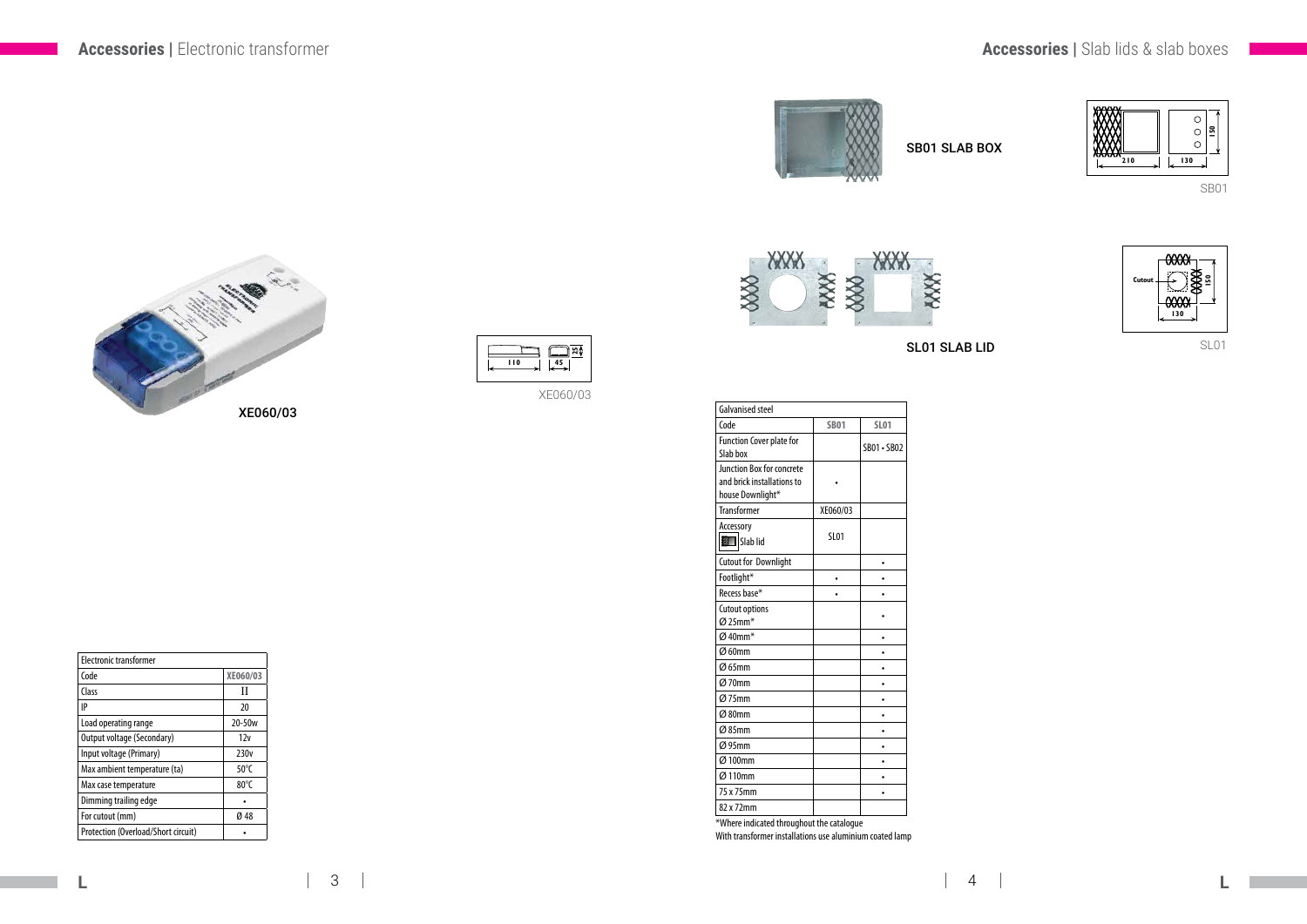## **Accessories |** Slab lids & slab boxes **Accessories |** Slab boxes



| l Galvanised steel                                                    |             |
|-----------------------------------------------------------------------|-------------|
| Function Box for concrete and brick installations to house Footlights | KG41 - KG46 |
| <b>Transformer</b>                                                    | XE060/03    |

SB06





SB04







SL04**223**





\*Where indicated throughout the catalogue

With transformer installations use aluminium coated lamp

| Galvanised steel                                                      |             |             |  |  |
|-----------------------------------------------------------------------|-------------|-------------|--|--|
| Code                                                                  | <b>SB04</b> | <b>SL04</b> |  |  |
| Junction Box for concrete and brick installations to house Downlight* |             |             |  |  |
| Function Cover plate for slab box                                     |             |             |  |  |
| <b>Cutout for Downlight</b>                                           |             |             |  |  |
| Footlight*                                                            |             |             |  |  |
| Recess base*                                                          |             |             |  |  |
| Transformer preferable to use aluminium coated lamp                   |             |             |  |  |
| <b>Features</b>                                                       |             |             |  |  |
| Replaces concrete block                                               |             |             |  |  |
| Accessory                                                             |             |             |  |  |
| SL04<br>Slab lid<br>翷                                                 |             |             |  |  |
| $\varnothing$ 60mm                                                    |             |             |  |  |
| $\varnothing$ 65mm                                                    |             |             |  |  |
| $\varnothing$ 70mm                                                    |             |             |  |  |
| $\varnothing$ 75mm                                                    |             |             |  |  |
| $\varnothing$ 80mm                                                    |             |             |  |  |
| $\varnothing$ 85mm                                                    |             |             |  |  |
| $\varnothing$ 90mm                                                    |             |             |  |  |
| المفتدة والمحامل وبالمراجع                                            |             |             |  |  |

\*Cutout too small for transformer access and maintenance

SB04 SLAB BOX

SB06 SLAB BOX

SL04 SLAB LID